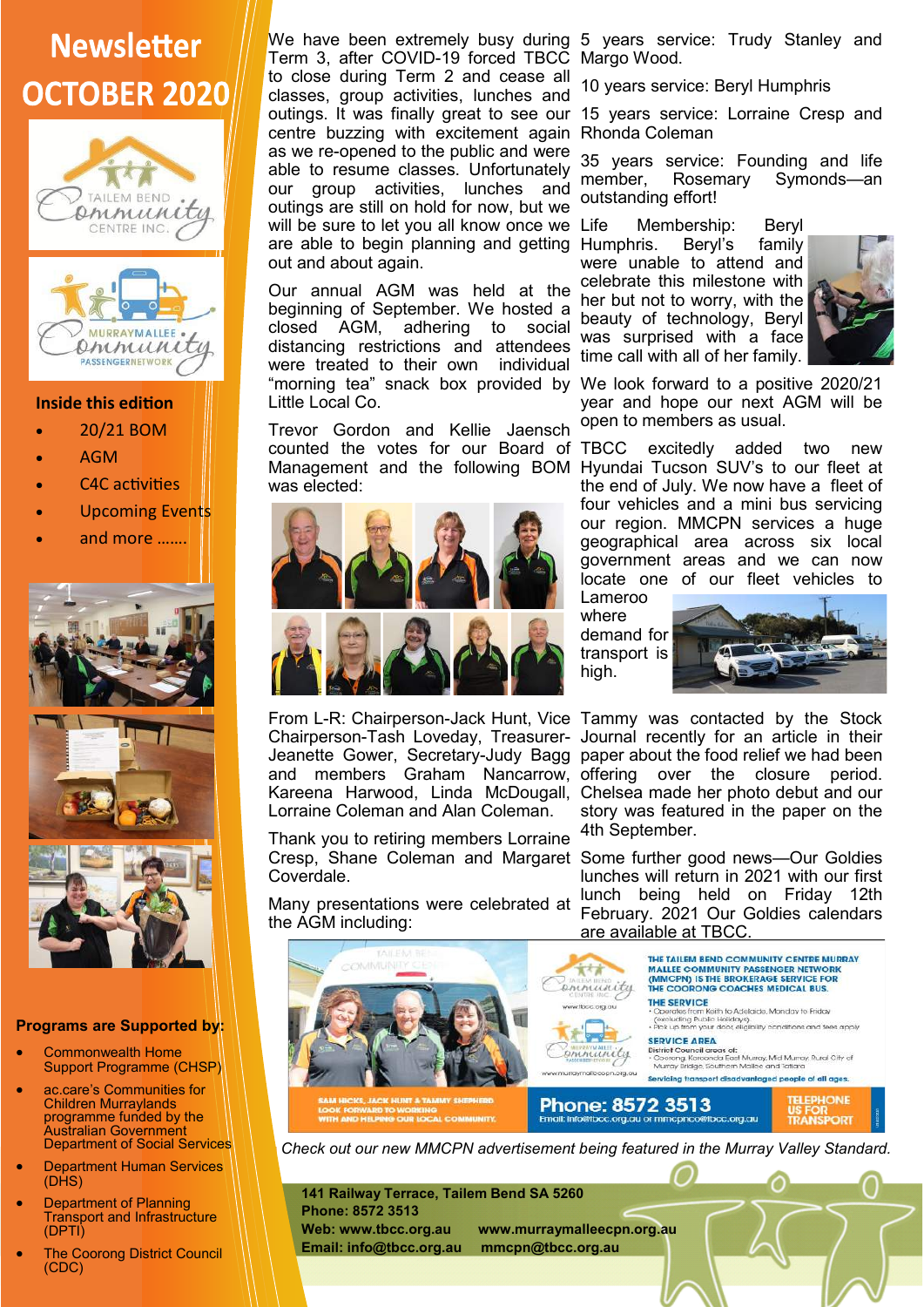| <b>Monday</b>                                                                                                                                                                   | <b>Tuesday</b>                                                                                                                                       | Wednesday                                                                                                                                                                                                | <b>Thursday</b>                                                                                                                                                       | <b>Friday</b>                                                                                                                                                       |
|---------------------------------------------------------------------------------------------------------------------------------------------------------------------------------|------------------------------------------------------------------------------------------------------------------------------------------------------|----------------------------------------------------------------------------------------------------------------------------------------------------------------------------------------------------------|-----------------------------------------------------------------------------------------------------------------------------------------------------------------------|---------------------------------------------------------------------------------------------------------------------------------------------------------------------|
|                                                                                                                                                                                 | <b>Computer/Phone</b>                                                                                                                                | <b>Sewing Class</b>                                                                                                                                                                                      | <b>PCMG</b>                                                                                                                                                           | <b>Computer Class</b>                                                                                                                                               |
| TAILEM BEND ity<br>CENTRE INC.<br>Monday — Friday<br>9am-4:30pm<br>Tel: 8572 3513<br>Email: info@tbcc.org.au                                                                    | Need help with<br>accessing the internet,<br>PC, tablet, phone or<br>iPad? Call TBCC to<br>make a free one-on-<br>one appointment.                   | Join this group to<br>work on individual<br>sewing projects<br>9am-12 noon<br>Cost: \$5.50                                                                                                               | Parent-Child Mother<br>Goose Program<br>0-5 years<br>Connect through songs,<br>rhyme and stories.<br>9.30am to 10.45am<br>@ T/Bend PS Gym<br><b>BOOKINGS REQUIRED</b> | Need assistance with<br>all things computing?<br>Bring your own lap top<br>or use a Centre PC.<br>Includes internet.<br>10am-12noon<br>Cost: \$5.50                 |
| Neighbourhood<br><b>Watch</b>                                                                                                                                                   | <b>Woodturning</b>                                                                                                                                   | <b>Woodwork</b>                                                                                                                                                                                          | <b>Tutors wanted</b>                                                                                                                                                  | <b>MMCPN</b>                                                                                                                                                        |
| Meets on the second<br>Monday of each month<br>at TBCC. Information<br>sessions, raffles,<br>social support.<br>Contact 0417 840 473<br>7:30pm start                            | Choose and create<br>your own project with<br>support from Jack<br>$10am - 3pm$<br>Half day \$5.50/\$11.00<br>Full day \$11/\$22                     | Learn with Graham a<br>qualified builder &<br>cabinet maker.<br>$9am - 3pm$<br>Half day \$5.50/\$11.00<br>Full day \$11/\$22                                                                             | We're looking for more<br>tutors to run classes<br>If you know someone<br>willing to share their<br>skills please email<br>info@tbcc.org.au to<br>register details    | Need medical<br>transport?<br>or social outings<br>call Sam at TBCC<br>8572 3513<br>to discuss options                                                              |
| <b>Grow Free</b>                                                                                                                                                                | <b>Social Craft Circle</b>                                                                                                                           | <b>Art Class</b>                                                                                                                                                                                         | <b>Connecting Pieces</b>                                                                                                                                              | <b>Pilates</b>                                                                                                                                                      |
| Share surplus<br>garden produce in<br>the grow free cart<br>out the side of<br>TBCC.                                                                                            | Join this friendly<br>group. Work on your<br>own craft and share<br>ideas.<br>$1pm - 3pm$<br>\$1:10/class                                            | Social Art Group<br>Join this group to<br>share skills and leam<br>from likeminded<br>people<br>$1 - 4pm$<br>Cost: \$1.10                                                                                | Social Art Group<br>Mosaic, or glass or<br>project of your choice<br>Coming soon - 5<br>week project<br>$1pm-4pm$<br>Cost: Tutor \$5.50<br>Non Tutor \$1.10           | Bend and Stretch with<br>Ursula<br><b>Cost: CHSP \$5.50</b><br><b>Non CHSP \$11.00</b><br>Friday 9.30-10.20am<br><b>Bookings essential</b>                          |
| Tailem Bend<br>Progress Association                                                                                                                                             | <b>Cross stitch</b>                                                                                                                                  | <b>Golden Go Getters</b>                                                                                                                                                                                 | <b>Diamond Art</b>                                                                                                                                                    | <b>Resin Art</b>                                                                                                                                                    |
| 7pm Wed bi-monthly<br>Call: Peter Connolly<br>0423 312 916<br>7pm third Monday of<br>each month<br>Call: Maxine<br>0439 387 750                                                 | <b>Bring your cross</b><br>stitch and chat with<br>friends<br>2.45-4.15pm<br>\$1.10 CHSP<br>\$2.20 non CHSP                                          | Help strengthen your<br>muscles in a safe/<br>supported environment<br><b>Town Hall Function</b><br>Room<br>Wednesday's<br>10.30am-11.30am<br>\$5.50/class                                               | Come join fellow<br>crafters and enjoy the<br>latest craft craze<br>sweeping the world.<br>12:30pm ~ 2:30pm<br>\$1:10/class                                           | <b>Resin Art workshops</b><br>Saturday 24th October<br>Beginner: 9am-12pm<br>Intermediate: 1pm-4pm<br>Cost: CHSP \$60<br>non CHSP \$80<br><b>Bookings essential</b> |
| <b>Probus</b>                                                                                                                                                                   | <b>WANT TO HELP US?</b>                                                                                                                              | <b>Community Garden</b>                                                                                                                                                                                  | <b>Pilates</b>                                                                                                                                                        | <b>Our Goldies</b>                                                                                                                                                  |
| Meet on the 3rd<br>Monday of each<br>Month<br>10am - 12noon<br>Cost: gold coin                                                                                                  | Would you like to<br>help at TBCC?<br>We need help with<br>various items.<br>Please call us or drop<br>in 8572 3513                                  | Help yourself to the<br>produce in our<br>wonderful community<br>garden, or register to<br>establish a garden<br>club.                                                                                   | <b>With Ursula</b><br><b>Cost: CHSP \$5.50</b><br><b>Non CHSP \$11.00</b><br>5.30-6.20pm<br><b>Bookings essential</b>                                                 | On hold due to COVID<br>restrictions<br><b>Christmas Lunch</b><br>Cancelled 2020<br><b>Membership Due</b><br>\$5.50                                                 |
| <b>Evening Yoga</b>                                                                                                                                                             | <b>Pilates</b>                                                                                                                                       | <b>CHSP TRIPS</b>                                                                                                                                                                                        | <b>Bus hire</b>                                                                                                                                                       | <b>MMCPN</b>                                                                                                                                                        |
| Improve your flexibility<br>and tranquillity. Please<br>bring yoga mat, blanket,<br>water and your own mat<br>if you have one.<br>Call Monica<br>0488 133 625<br>$6:30pm - 8pm$ | <b>With Ursula</b><br><b>Cost: CHSP \$5.50</b><br><b>Non CHSP \$11.00</b><br>Two sessions<br>5.30-6.20pm<br>6.45-7.35pm<br><b>Bookings essential</b> | On hold due to COVID<br>restrictions<br><b>PILATES MENINGIE</b><br><b>Expression of Interest</b><br>Phone 85723513<br>Blogge pato classes run during school terms only no classes during school holidays | For details about the<br>community bus hire<br>visit our web site<br>https://www.tbcc.org.au/<br>pages/for-hire/tbcc-bus/<br>tbcc-bus-hire-booking-<br>form.php       | emmunity<br>PASSENGERNETWORK                                                                                                                                        |

Please note classes run during school terms only, no classes during school holidays<br>\* Communities for Children (C4C) is facilitated by AC-Care and funded by the Australian Government<br>Commonwealth Home Support Program (CHSP